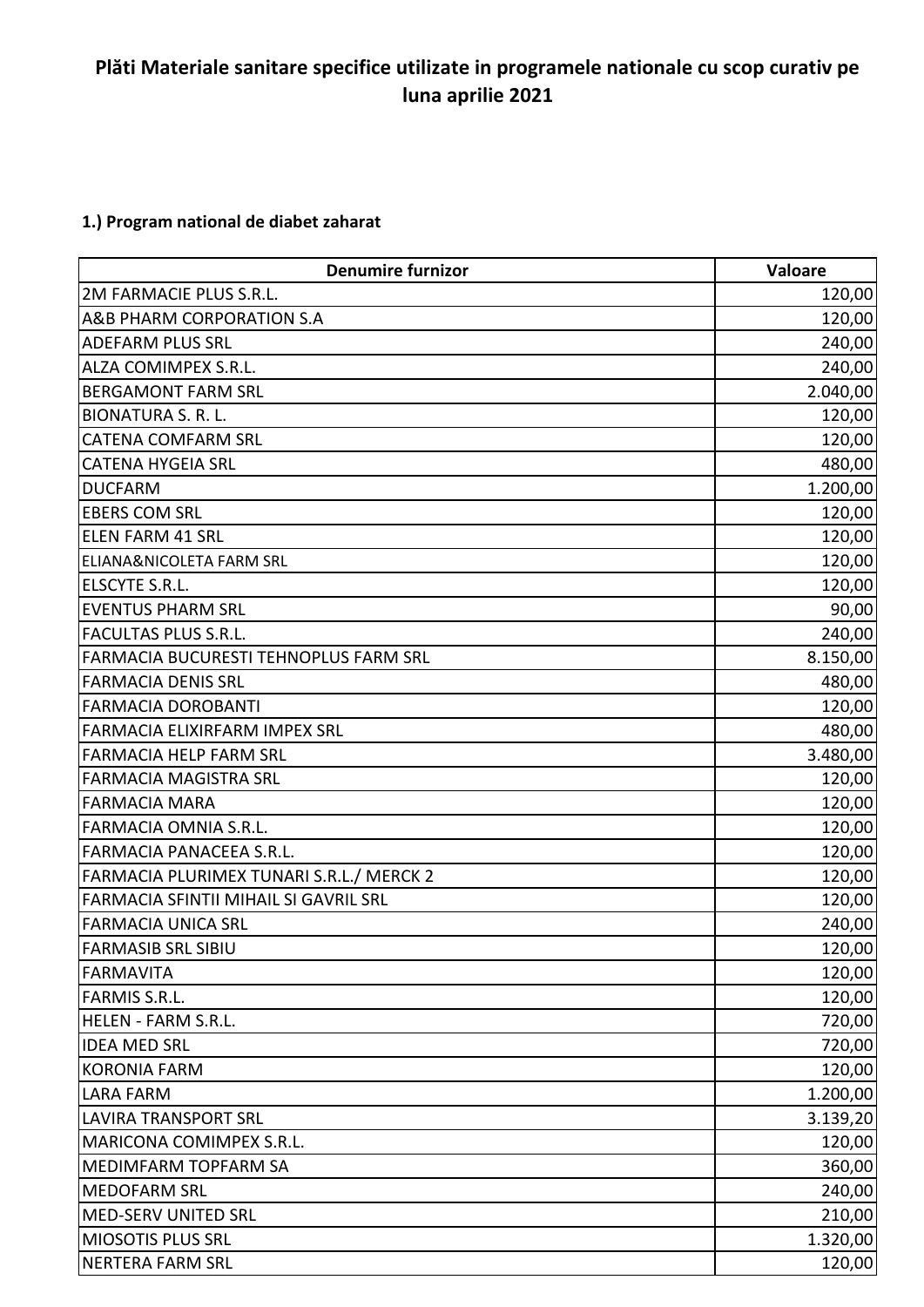| PHARMA PRO EXPRES                     | 3.480,00 |
|---------------------------------------|----------|
| PHARMACIA A.D.M. 2000 S.R.L.          | 600,00   |
| PHARMACY SRL CONSTANTA                | 240,00   |
| PHARMAFARM CLUJ-NAPOCA                | 240,00   |
| PHARMA-PLANT IMPEX SRL                | 120,00   |
| POFTIM FARMAGRUP S.R.L.               | 120,00   |
| PROCLINIC S.R.L.                      | 480,00   |
| PROFESSIONAL FARMA LINE S.R.L.        | 120,00   |
| ROM-GAL-LEADER S.R.L.                 | 120,00   |
| <b>ROPHARMA</b>                       | 5.040,00 |
| <b>RUSAV FARMACIE S.R.L.</b>          | 1.800,00 |
| S.C METAFARM S.R.L.                   | 3.960,00 |
| S.C. ALICAT GRUP S.R.L.               | 360,00   |
| S.C. ALMA MATER FARMACIE S.R.L.       | 240,00   |
| S.C. ARNICA S.R.L.                    | 480,00   |
| S.C. CHIRMIS FARMIMPEX S.R.L.         | 240,00   |
| S.C. CRAITA SILVA IMPEX S.R.L.        | 240,00   |
| S.C. CYNARA FARM-IMPEX SRL            | 120,00   |
| S.C. DEMETRA PHARM S.R.L.             | 120,00   |
| S.C. DEXTER INVEST S.R.L.             | 480,00   |
| S.C. FARMACEUTICA ARGESFARM S.A.      | 3.360,00 |
| S.C. FARMACIA ACSADEMIA S.R.L.        | 600,00   |
| S.C. FARMACIA ELENA S.R.L.            | 3.108,00 |
| <b>S.C. FARMACIA ESCULAP SRL</b>      | 120,00   |
| S.C. FARMACIA SFINTA ECATERINA S.R.L. | 8.520,00 |
| S.C. FARMACIA TEI S.R.L.              | 7.262,40 |
| S.C. FARMACIA VIVIANA S.R.L.          | 1.680,00 |
| S.C. FARMALEX S.R.L                   | 360,00   |
| S.C. GEDEON RICHTER FARMACIA S.A      | 6.600,00 |
| <b>S.C. GEONET SRL</b>                | 720,00   |
| S.C. HIPOCRAT-PLUS S.R.L.             | 120,00   |
| S.C. JOJOFARM S.R.L.                  | 600,00   |
| S.C. MASTER FARM S.R.L                | 120,00   |
| S.C. MINERVA FARMACIE S.R.L.          | 360,00   |
| <b>S.C. MINI-FARM SRL</b>             | 3.600,00 |
| S.C. RADIX PHARMA S.R.L.              | 360,00   |
| S.C. S.I.E.P.C.O.F.A.R. S.A.          | 6.540,00 |
| S.C. SARAMED S.R.L.                   | 720,00   |
| S.C. TRI FARM S.R.L.                  | 120,00   |
| S.C. VITAFARM PLUS S.R.L.             | 1.080,00 |
| S.C. VITAL FARM S.R.L.                | 1.359,60 |
| S.C.FARM IMPLANT IMPORT-EXPORT S.R.L. | 120,00   |
| SAMI IMPEX 94 S.R.L.                  | 1.800,00 |
| <b>SC ADONIS SRL CONSTANTA</b>        | 120,00   |
| <b>SC AIS PHARMA S.R.L.</b>           | 1.320,00 |
| <b>SC BABY FARM SRL</b>               | 240,00   |
| <b>SC BRIFARM S.A</b>                 | 1.680,00 |
| <b>SC ELIXIR SRL</b>                  | 840,00   |
| <b>SC ESTER FARM SRL</b>              | 240,00   |
| <b>SC FARMACIA ADONIS PLUS SRL</b>    | 1.080,00 |
| <b>SC FARMACIA ANA-MARIA SRL</b>      | 2.638,00 |